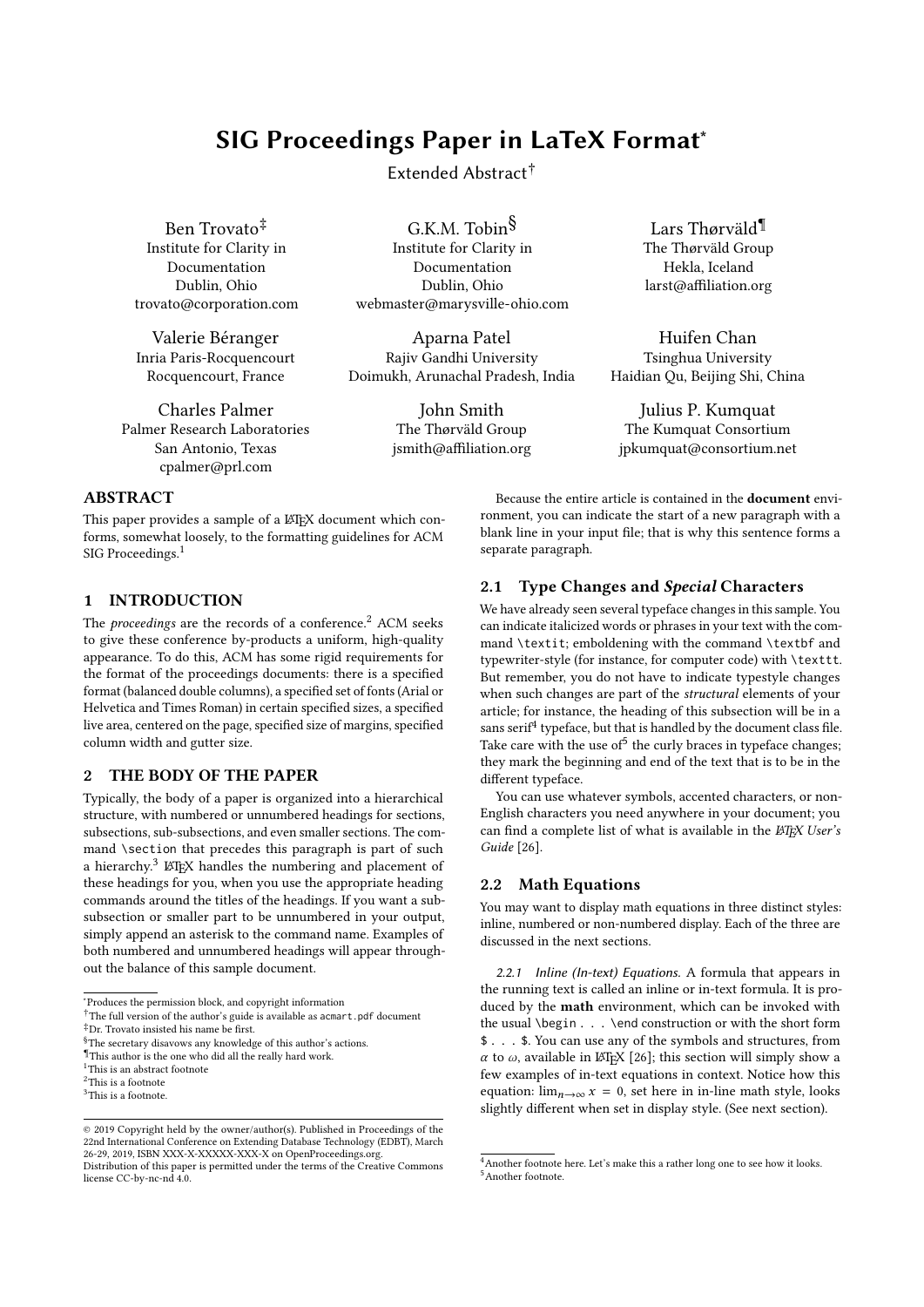2.2.2 Display Equations. A numbered display equation—one set off by vertical space from the text and centered horizontally is produced by the equation environment. An unnumbered display equation is produced by the displaymath environment.

Again, in either environment, you can use any of the symbols and structures available in LATEX; this section will just give a couple of examples of display equations in context. First, consider the equation, shown as an inline equation above:

$$
\lim_{n \to \infty} x = 0 \tag{1}
$$

Notice how it is formatted somewhat differently in the displaymath environment. Now, we'll enter an unnumbered equation:

$$
\sum_{i=0}^{\infty} x + 1
$$

and follow it with another numbered equation:

$$
\sum_{i=0}^{\infty} x_i = \int_0^{\pi+2} f \tag{2}
$$

just to demonstrate LAT<sub>E</sub>X's able handling of numbering.

## 2.3 Citations

Citations to articles [\[6–](#page-3-1)[8,](#page-3-2) [19\]](#page-3-3), conference proceedings [\[8\]](#page-3-2) or maybe books [\[26,](#page-3-0) [34\]](#page-3-4) listed in the Bibliography section of your article will occur throughout the text of your article. You should use BibTeX to automatically produce this bibliography; you simply need to insert one of several citation commands with a key of the item cited in the proper location in the . tex file [\[26\]](#page-3-0). The key is a short reference you invent to uniquely identify each work; in this sample document, the key is the first author's surname and a word from the title. This identifying key is included with each item in the .bib file for your article.

The details of the construction of the .bib file are beyond the scope of this sample document, but more information can be found in the Author's Guide, and exhaustive details in the  $\cancel{B T}$   $\cancel{F}$ X User's Guide by Lamport [\[26\]](#page-3-0).

This article shows only the plainest form of the citation command, using \cite.

Some examples. A paginated journal article [\[2\]](#page-3-5), an enumerated journal article [\[11\]](#page-3-6), a reference to an entire issue [\[10\]](#page-3-7), a monograph (whole book) [\[25\]](#page-3-8), a monograph/whole book in a series (see 2a in spec. document) [\[18\]](#page-3-9), a divisible-book such as an anthology or compilation [\[13\]](#page-3-10) followed by the same example, however we only output the series if the volume number is given [\[14\]](#page-3-11) (so Editor00a's series should NOT be present since it has no vol. no.), a chapter in a divisible book [\[37\]](#page-3-12), a chapter in a divisible book in a series [\[12\]](#page-3-13), a multi-volume work as book [\[24\]](#page-3-14), an article in a proceedings (of a conference, symposium, workshop for example) (paginated proceedings article) [\[4\]](#page-3-15), a proceedings article with all possible elements [\[36\]](#page-3-16), an example of an enumerated proceedings article [\[16\]](#page-3-17), an informally published work [\[17\]](#page-3-18), a doctoral dissertation [\[9\]](#page-3-19), a master's thesis: [\[5\]](#page-3-20), an online document / world wide web resource [\[1,](#page-2-0) [30,](#page-3-21) [38\]](#page-3-22), a video game (Case 1) [\[29\]](#page-3-23) and (Case 2) [\[28\]](#page-3-24) and [\[27\]](#page-3-25) and (Case 3) a patent [\[35\]](#page-3-26), work accepted for publication [\[31\]](#page-3-27), 'YYYYb'-test for prolific author [\[32\]](#page-3-28) and [\[33\]](#page-3-29). Other cites might contain 'duplicate' DOI and URLs (some SIAM articles) [\[23\]](#page-3-30). Boris / Barbara Beeton: multi-volume works as books [\[21\]](#page-3-31) and [\[20\]](#page-3-32).

A couple of citations with DOIs: [\[22,](#page-3-33) [23\]](#page-3-30). Online citations: [\[38](#page-3-22)[–40\]](#page-3-34).

Table 1: Frequency of Special Characters

<span id="page-1-0"></span>

| Non-English or Math Frequency Comments |             |                   |
|----------------------------------------|-------------|-------------------|
| Ø                                      | 1 in 1,000  | For Swedish names |
| π                                      | $1$ in $5$  | Common in math    |
| $\frac{\$}{\Psi_1^2}$                  | $4$ in $5$  | Used in business  |
|                                        | 1 in 40,000 | Unexplained usage |
|                                        |             |                   |



Figure 1: A sample black and white graphic.

# 2.4 Tables

Because tables cannot be split across pages, the best placement for them is typically the top of the page nearest their initial cite. To ensure this proper "floating" placement of tables, use the environment table to enclose the table's contents and the table caption. The contents of the table itself must go in the tabular environment, to be aligned properly in rows and columns, with the desired horizontal and vertical rules. Again, detailed instructions on tabular material are found in the LATEX User's Guide.

Immediately following this sentence is the point at which Table [1](#page-1-0) is included in the input file; compare the placement of the table here with the table in the printed output of this document.

To set a wider table, which takes up the whole width of the page's live area, use the environment table<sup>\*</sup> to enclose the table's contents and the table caption. As with a single-column table, this wide table will "float" to a location deemed more desirable. Immediately following this sentence is the point at which Table [2](#page-2-1) is included in the input file; again, it is instructive to compare the placement of the table here with the table in the printed output of this document.

It is strongly recommended to use the package booktabs [\[15\]](#page-3-35) and follow its main principles of typography with respect to tables:

(1) Never, ever use vertical rules.

(2) Never use double rules.

It is also a good idea not to overuse horizontal rules.

## 2.5 Figures

Like tables, figures cannot be split across pages; the best placement for them is typically the top or the bottom of the page nearest their initial cite. To ensure this proper "floating" placement of figures, use the environment figure to enclose the figure and its caption.

This sample document contains examples of .eps files to be displayable with LATEX. If you work with pdfLATEX, use files in the .pdf format. Note that most modern TFX systems will convert .eps to .pdf for you on the fly. More details on each of these are found in the Author's Guide.

As was the case with tables, you may want a figure that spans two columns. To do this, and still to ensure proper "floating" placement of tables, use the environment figure\* to enclose the figure and its caption. And don't forget to end the environment with figure\*, not figure!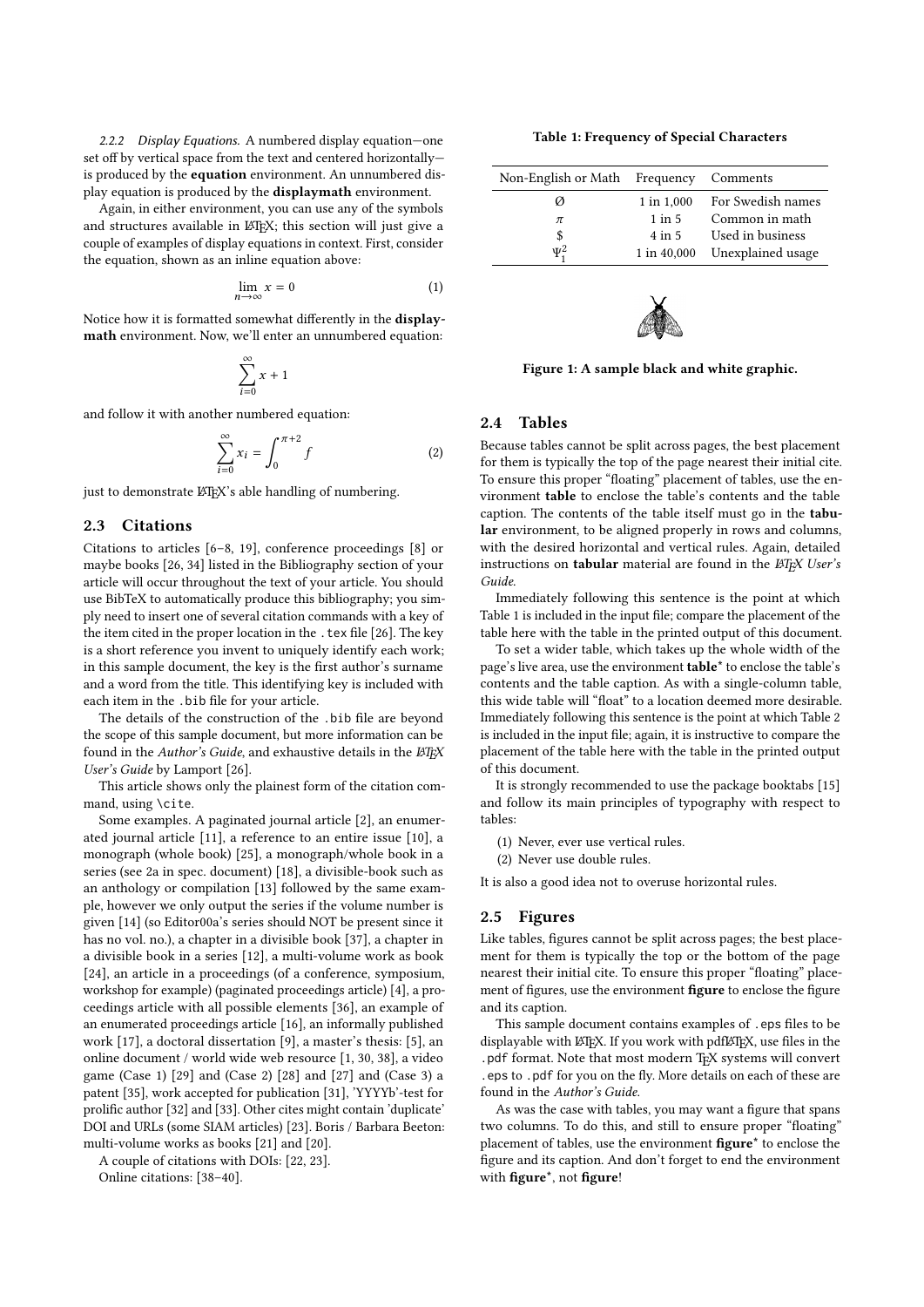## Table 2: Some Typical Commands

|         | Command A Number Comments |                  |
|---------|---------------------------|------------------|
| \author | 100                       | Author           |
| \table  | 300                       | For tables       |
| \table* | 400                       | For wider tables |

<span id="page-2-1"></span>

Figure 2: A sample black and white graphic that has been resized with the **includegraphics** command.

# 2.6 Theorem-like Constructs

Other common constructs that may occur in your article are the forms for logical constructs like theorems, axioms, corollaries and proofs. ACM uses two types of these constructs: theorem-like and definition-like.

Here is a theorem:

THEOREM 2.1. Let f be continuous on [a, b]. If G is an antiderivative for  $f$  on  $[a, b]$ , then

$$
\int_{a}^{b} f(t) dt = G(b) - G(a).
$$

a Here is a definition:

Definition 2.2. If z is irrational, then by  $e^z$  we mean the unique number that has logarithm z:

$$
\log e^z = z.
$$

The pre-defined theorem-like constructs are theorem, conjecture, proposition, lemma and corollary. The pre-defined definition-like constructs are example and definition. You can add your own constructs using the amsthm interface [\[3\]](#page-3-36). The styles used in the \theoremstyle command are acmplain and acmdefinition.

Another construct is proof, for example,

PROOF. Suppose on the contrary there exists a real number L such that

$$
\lim_{x \to \infty} \frac{f(x)}{g(x)} = L.
$$

Then

$$
l = \lim_{x \to c} f(x) = \lim_{x \to c} \left[ gx \cdot \frac{f(x)}{g(x)} \right] = \lim_{x \to c} g(x) \cdot \lim_{x \to c} \frac{f(x)}{g(x)} = 0 \cdot L = 0,
$$

which contradicts our assumption that  $l \neq 0$ .  $\Box$ 

## 3 CONCLUSIONS

This paragraph will end the body of this sample document. Remember that you might still have Acknowledgments or Appendices; brief samples of these follow. There is still the Bibliography to deal with; and we will make a disclaimer about that here: with the exception of the reference to the LATEX book, the citations in this paper are to articles which have nothing to do with the present subject and are used as examples only.

# A HEADINGS IN APPENDICES

The rules about hierarchical headings discussed above for the body of the article are different in the appendices. In the appendix environment, the command section is used to indicate the start of each Appendix, with alphabetic order designation (i.e., the first is A, the second B, etc.) and a title (if you include one). So, if you need hierarchical structure within an Appendix, start with subsection as the highest level. Here is an outline of the body of this document in Appendix-appropriate form:

## A.1 Introduction

#### A.2 The Body of the Paper

A.2.1 Type Changes and Special Characters.

A.2.2 Math Equations.

Inline (In-text) Equations.

Display Equations.

- A.2.3 Citations.
- A.2.4 Tables.
- A.2.5 Figures.
- A.2.6 Theorem-like Constructs.

A Caveat for the TEX Expert.

#### A.3 Conclusions

## A.4 References

Generated by bibtex from your .bib file. Run latex, then bibtex, then latex twice (to resolve references) to create the .bbl file. Insert that .bbl file into the .tex source file and comment out the command \thebibliography.

## B MORE HELP FOR THE HARDY

Of course, reading the source code is always useful. The file acmart.pdf contains both the user guide and the commented code.

## ACKNOWLEDGMENTS

The authors would like to thank Dr. Yuhua Li for providing the MATLAB code of the BEPS method.

The authors would also like to thank the anonymous referees for their valuable comments and helpful suggestions. The work is supported by the National Natural Science Foundation of China under Grant No.: 61273304 and Young Scientists' Support Program [\(http://www.nnsf.cn/youngscientists\)](http://www.nnsf.cn/youngscientists).

#### **REFERENCES**

<span id="page-2-0"></span>[1] Rafal Ablamowicz and Bertfried Fauser. 2007. CLIFFORD: a Maple 11 Package for Clifford Algebra Computations, version 11. (2007). Retrieved February 28, 2008 from<http://math.tntech.edu/rafal/cliff11/index.html>